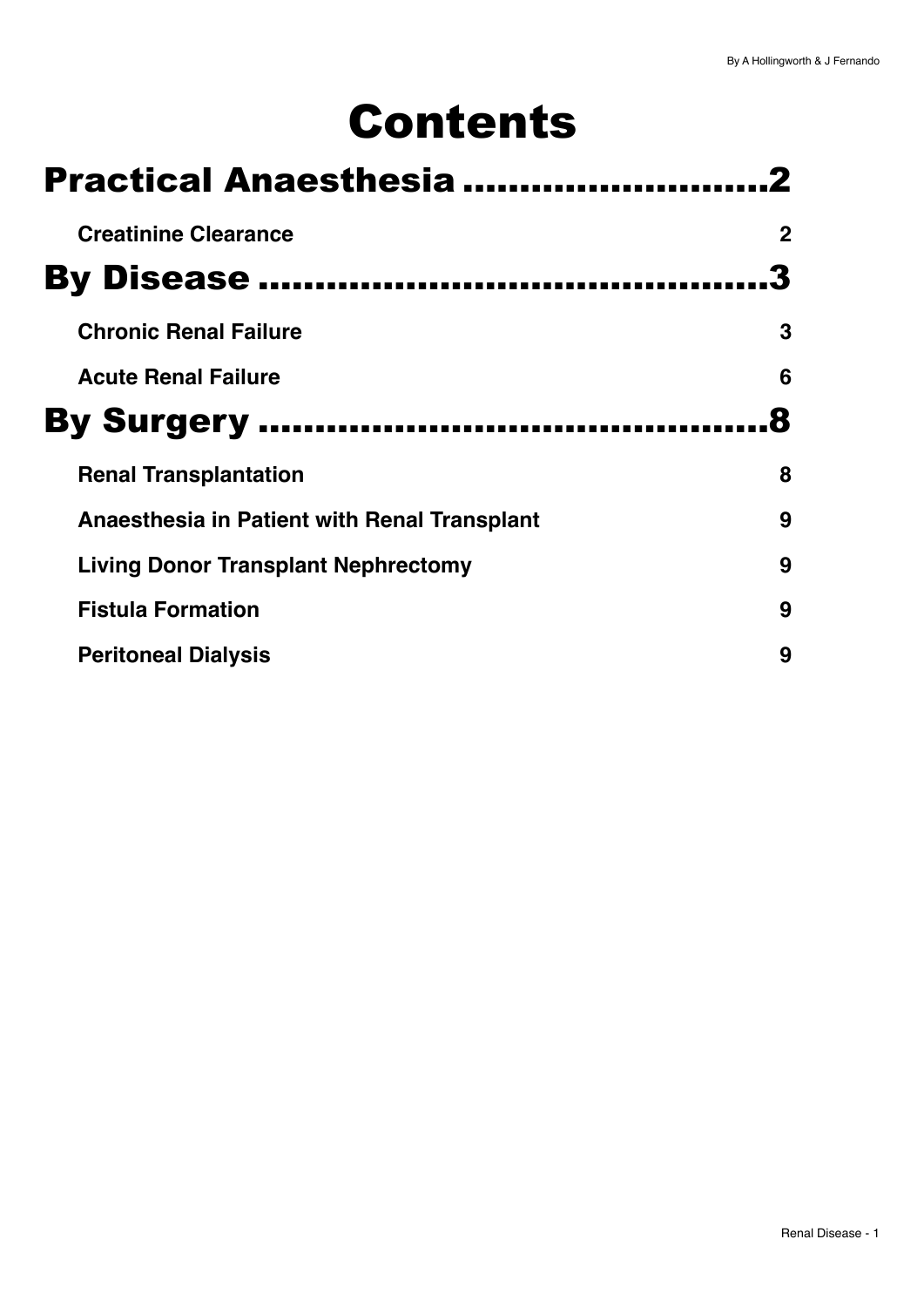# <span id="page-1-0"></span>Practical Anaesthesia

## <span id="page-1-1"></span>Creatinine Clearance

- pre-op renal dysfunction = indep RF for mobidity & mortality

- creatinine =
	- ‣ product of skeletal mm metabolism
	- ‣ undergoes limited renal tubular secretion
	- ‣ ∴ clearance = GFR
- normal GFR = 125ml/min

- GFR ↓s by 1%/yr after 30yrs old

- plasma creatinine = rectangular hyperbolic relationship with creatinine clearance:
	- ‣ GFR must be ↓50% before ↑plasma creatinine
	- $\rightarrow$  small changes in serum creatinine = large change in GFR ↳ ∴ is v sensitive test
- low mm mass  $\Rightarrow$  little creatinine to clear ∴ normal plasma creatinine might mean abnormal GFR
- Creatinine clearance estimated using Cockcroft-Gault formula

Creatinine  $(140 - age) \times weight (kg)$  $(x 0.85$  for women).  $clearance =$  $0.814 \times$  serum creatinine  $(mL/min)$ (micromoles/L)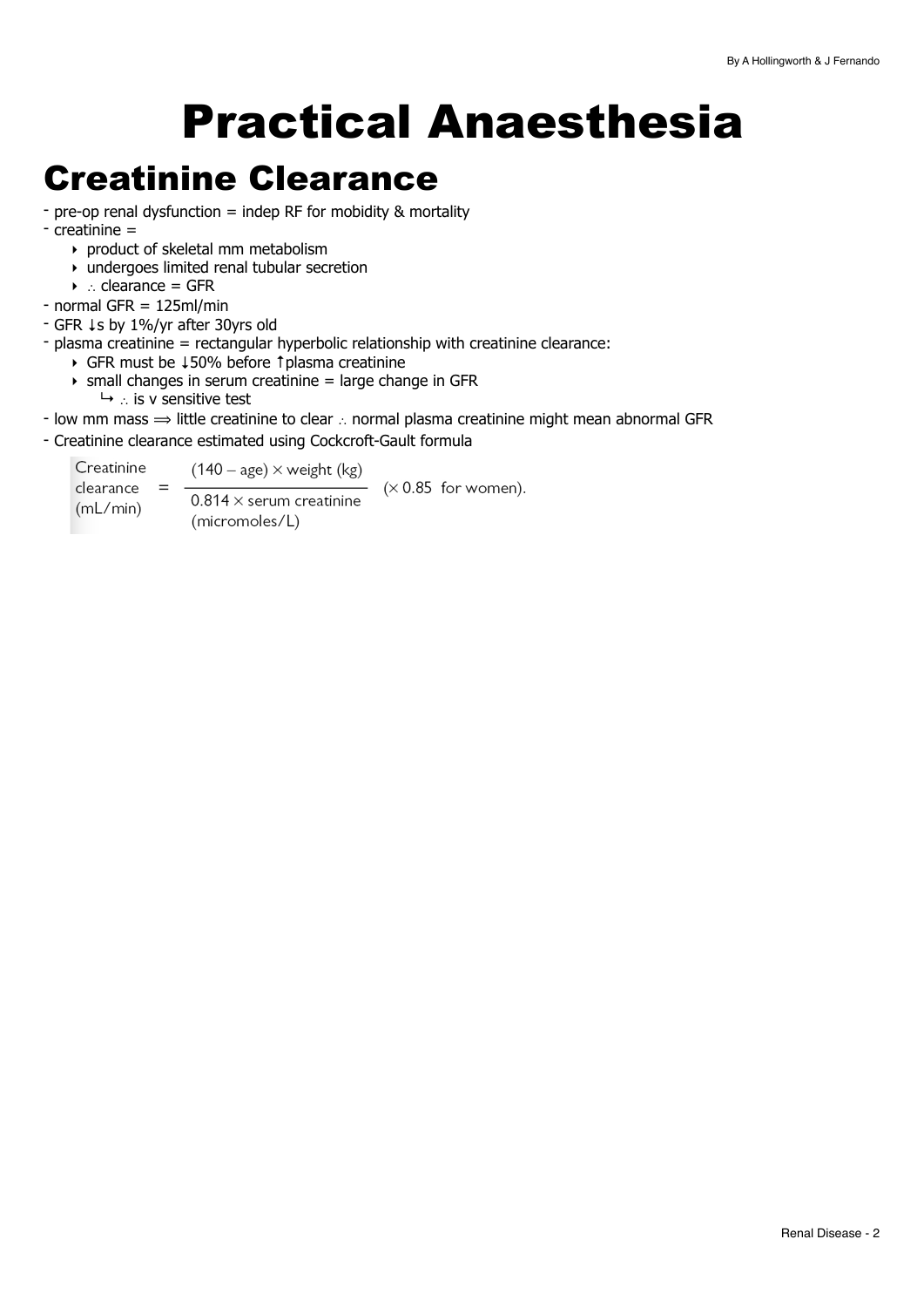# <span id="page-2-0"></span>By Disease

# <span id="page-2-1"></span>Chronic Renal Failure

## **Preoperative**

- CRF classification

- $\rightarrow$  stage 1 = normal GFR but other evidence of renal damage
- $\rightarrow$  stage 2 = GFR 60-90 and other evidence of renal damage
- $\triangleright$  stage 3 = 30-60
- $\rightarrow$  stage 4 = 15-30
- $\triangleright$  stage 5 = <15ml/min
- Dialysis <15mL/min
- ESRF <5mL/min
- multi-system disease

- causes:

- 1. DM 30%
- 2. HT 24%
- 3. GN 17%
- 4. chronic pyelonephritis 5%
- 5. polycystic renal disease 4%
- 6. unknown 20%

#### **HISTORY**

- when diagnosed
- type of dialysls (frequency, line or fistula)
- residual urine output
- last dialysis
- target weight
- thorough review of symptoms
- diagnosis
- chart review
- medications
- co-morbidities: DM, IHD, CVA, LVF, valve disease, pericardial disease
- complications:

CVS: IHD, HT, cardiac failure, fistulae, pericardial effusions, access problems RESP: fluid overload CNS: uraemia, encephalopathy HAEM: anaemia, platelet dysfunction ABDO: peritonitis MUSCULO: gout, osteodystropy METABOLIC: uraemia, hypocalcaemia, hyperphosphataemia,

- transplant problems: rejection, infection, complications of immunosuppression

- functional limitation

#### **EXAMINATION**

CVS: fluid overload/hypovolaemia, BP, weight (+ ideal body weight), fistulae or access line integrity, oedema RESP: fluid overload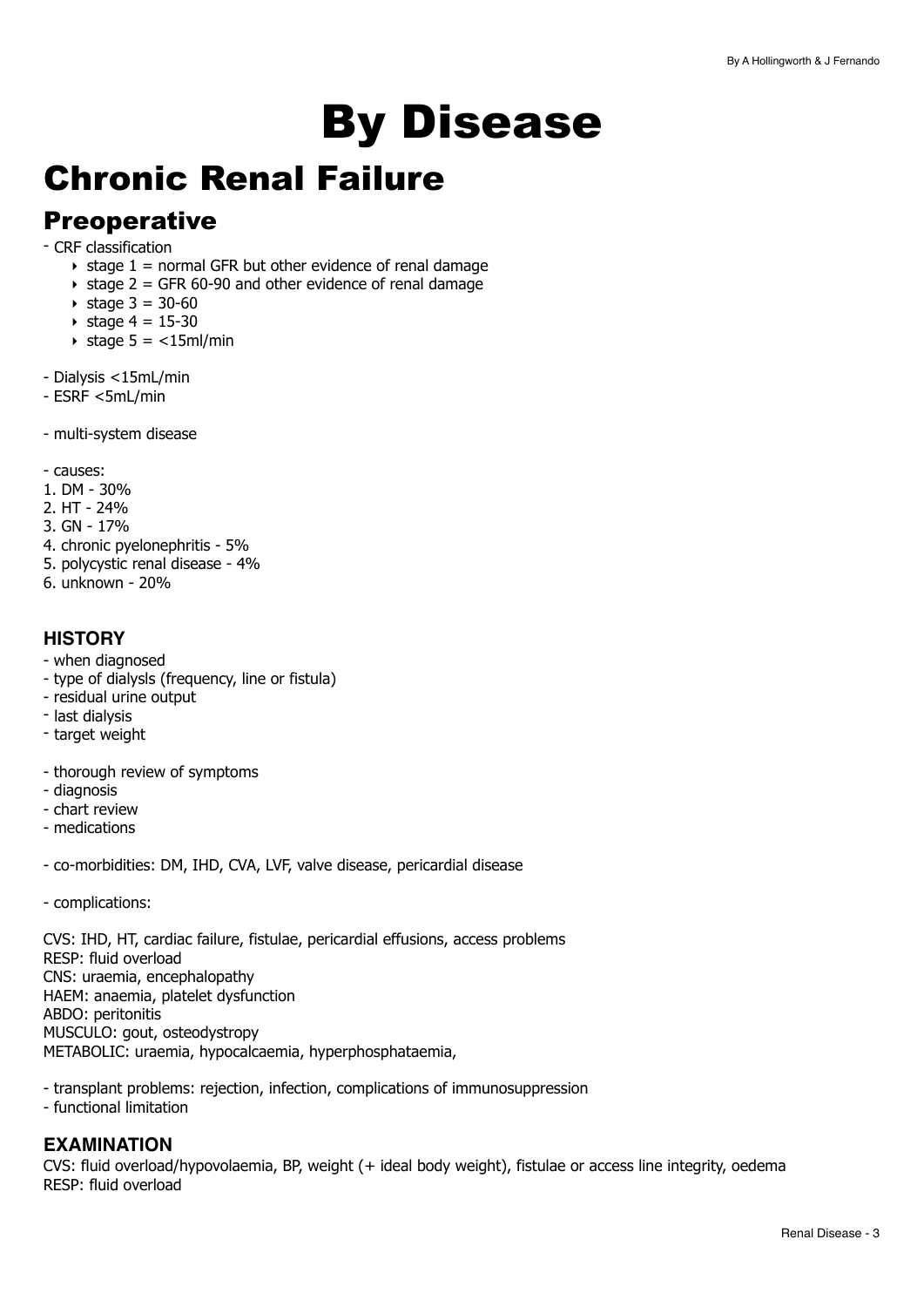CNS: peripheral neuropathy, GCS GU: abdominal examination (kidneys and transplant)

#### **INVESTIGATIONS**

- FBC – normochromic, normochromic, normocytic anaemia (aim for Hb 80-100), platelets ↳ ↓EPO, ↓rbc survival & GI losses

- Bloods:
	- $\triangleright$  K+ if >6 need preop dialysis
		- $\rightarrow$  drugs  $\Rightarrow$   $\uparrow$  K = sux, NSAID, Bblockers, ACEI, spironlactone, tacrolimus/ciclosporin
	- $\rightarrow$  low or high Na+ (low salt diet)
	- ‣ urea -> platelet dysfunction
	- ‣ hypocalcaemia 2nd to ↓vit D
	- ‣ hyperphosphataemia
	- ‣ metabolic acidosis esp pre dialysis 2nd to ↓HCO3
	- ‣ ↑Mg as don't excrete
	- ‣ ↑aluminium from phosphate binders
- Acoag's
	- ‣ usually normal
	- note uraemia  $\Rightarrow$  impaired platelets  $\Rightarrow$  1 ed bleeding time
- ABG: metabolic acidosis
- CXR: pericarditis, catheter position
- ECG:

#### **MANAGEMENT**

- allow 4 to 6 hours between haemodialysis and surgery (equilibration time and elimination of heparin)
- urgent dialysis indications = uraemia, hyperkalaemia, acidosis, fluid overload
- platelet dysfunction
	- ‣ not improved by platelet transfusion
	- ‣ give DDAVP 0.3mcg/kg IV in 30mls NSL over 30min
- may need ICU
- liaise closely with renal team

## Intraoperative

- don't muck around with fistula or forearm (no IV's or NIBP)  $\mapsto$  wrap in softban
- cannulate other arm in dorsum of hand (in case future fistula on that side)
- use dialysis catheters as IV access as last resort
- maintain normovolaemia
- invasive monitoring can be useful (avoid femoral if possible future transplant)
- K management:
	- ‣ balanced crystalloid better than NSL even though has K (less acid load)
	- ‣ avoid ↑CO2, ↓temp
	- $\rightarrow$  sux increases K+ by 0.5mmol/L
- reflux care (autonomic dysfunction) high dose roc & suggamadex (if GFR >30)
- asepsis humoral & cell mediated immunity is inhibited
- staff protection (Hep B and C common)
- careful use of analgesics (fentanyl, morphine, LA, paracetamol cautious dosing)
- decision to place epidural done with caution

## Postoperative

- careful fluid balance
- good analgesia
- avoid nephrotoxic agents

#### **Drugs**

- general principles: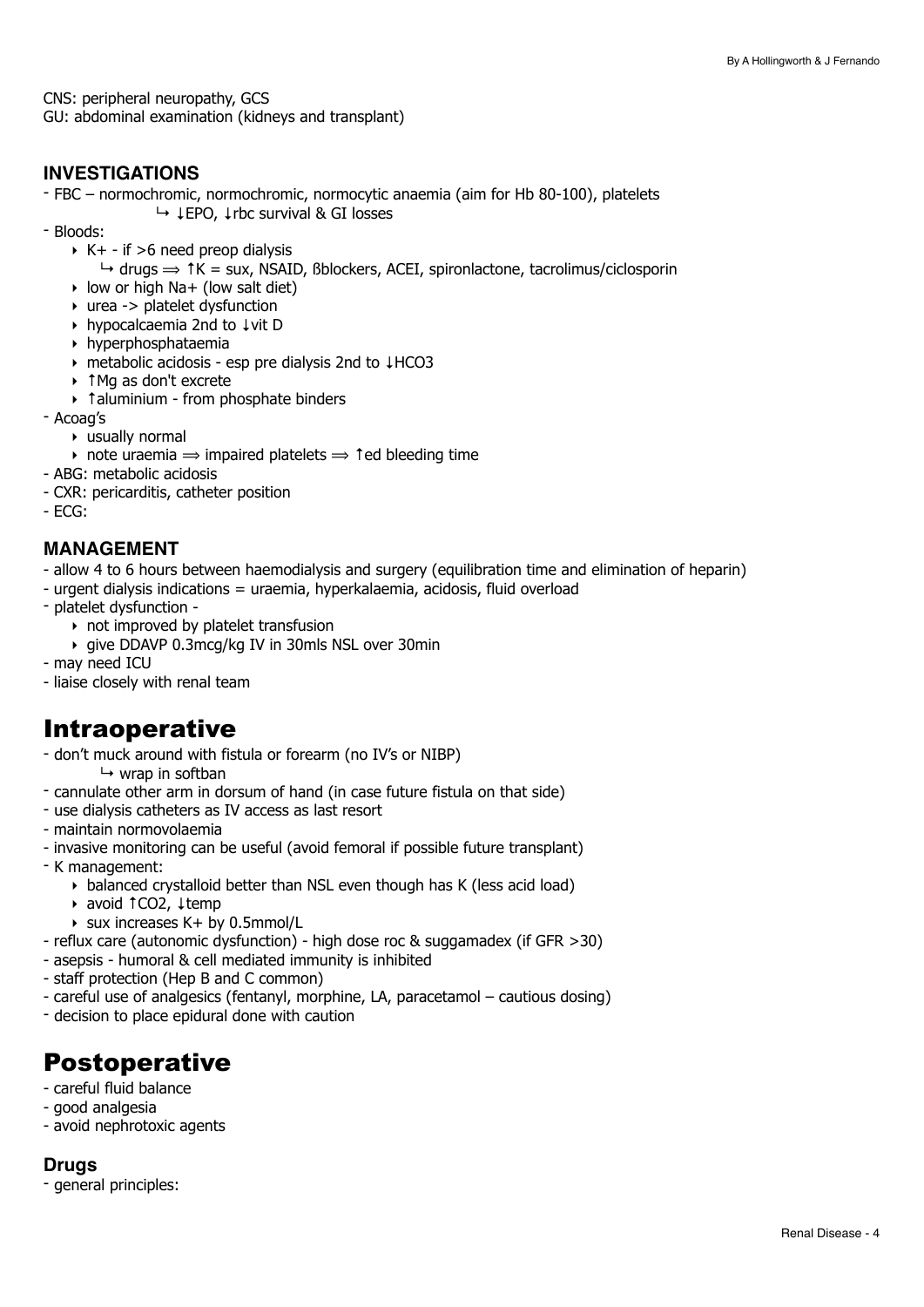- ‣ loading doses unchanged -> reduce maintenance doses or frequency
- $\rightarrow$   $\downarrow$  albumin & acidosis  $\Rightarrow$  ↑ free drug in highly protein bound drugs
- to avoid:
	- ‣ analgesics -> tramadol, pethidine, NSAIDS
	- ‣ volatiles -> enflurane (prolonged used of sevo c/o inorganic fluoride ion production)
	- ‣ NDNMBD -> vecuronium, rocuronium, pancuronium
- analgesics:
	- ‣ codeine half live x6 longer
	- ‣ oxycodone
		- has active metabolites but ↓ed activity compared to M6G
		- ↓dose & prolonged intervals
	- ‣ tramadol active metabolites ↓dose & avoid in ESRF
- inductions agents:
	- ‣ ↓30%
	- ‣ ↑dose of propofol required
- volatiles:
	- $\rightarrow$  sevo ok for induction
	- ‣ will produce inorganic fluoride ions if >4MAC hours avoid prolonged use
- relaxants:
	- ‣ roc & vec will have prolonged action for same dose
	- ‣ suggamadex
		- excreted unchanged in urine
		- not recommended if GFR <30ml/min
		- unpredictably removed by dialysis
	- ‣ excretion of neostigmine & glyco prolonged in CRF

- LAs:

- ‣ duration of action is ↓ed
- ‣ ↓max dose by 25% due to ↓PPB & ↓seizure threshold
- Antibiotics:
	- ‣ normal loading dose, with ↓ed dosing/maintenance dose

|                       | Drugs safe in CRF                               | Drugs safe in limited<br>or reduced doses | Drugs<br>contraindicated<br>in CRF |
|-----------------------|-------------------------------------------------|-------------------------------------------|------------------------------------|
| Premedication         | Lormetazepam,<br>midazolam, temazepam           |                                           |                                    |
| Induction             | Propofol                                        | Ketamine, etomidate,<br>thiopental        |                                    |
| Maintenance           | Isoflurane, desflurane,<br>halothane, propofol  | Sevoflurane                               | Enflurane                          |
| Muscle<br>relaxants   | Suxamethonium,<br>atracurium,<br>cisatra curium | Vecuronium.<br>rocuronium                 | Pancuronium                        |
| Opioids               | Alfentanil, remifentanil                        | Fentanyl, morphine,<br>oxycodone          | Pethidine.<br>codeine.<br>tramadol |
| Local<br>anaesthetics | Bupivacaine, lidocaine<br>(reduce dose by 25%)  |                                           |                                    |
| Analgesics            | Paracetamol                                     |                                           | <b>NSAIDs</b>                      |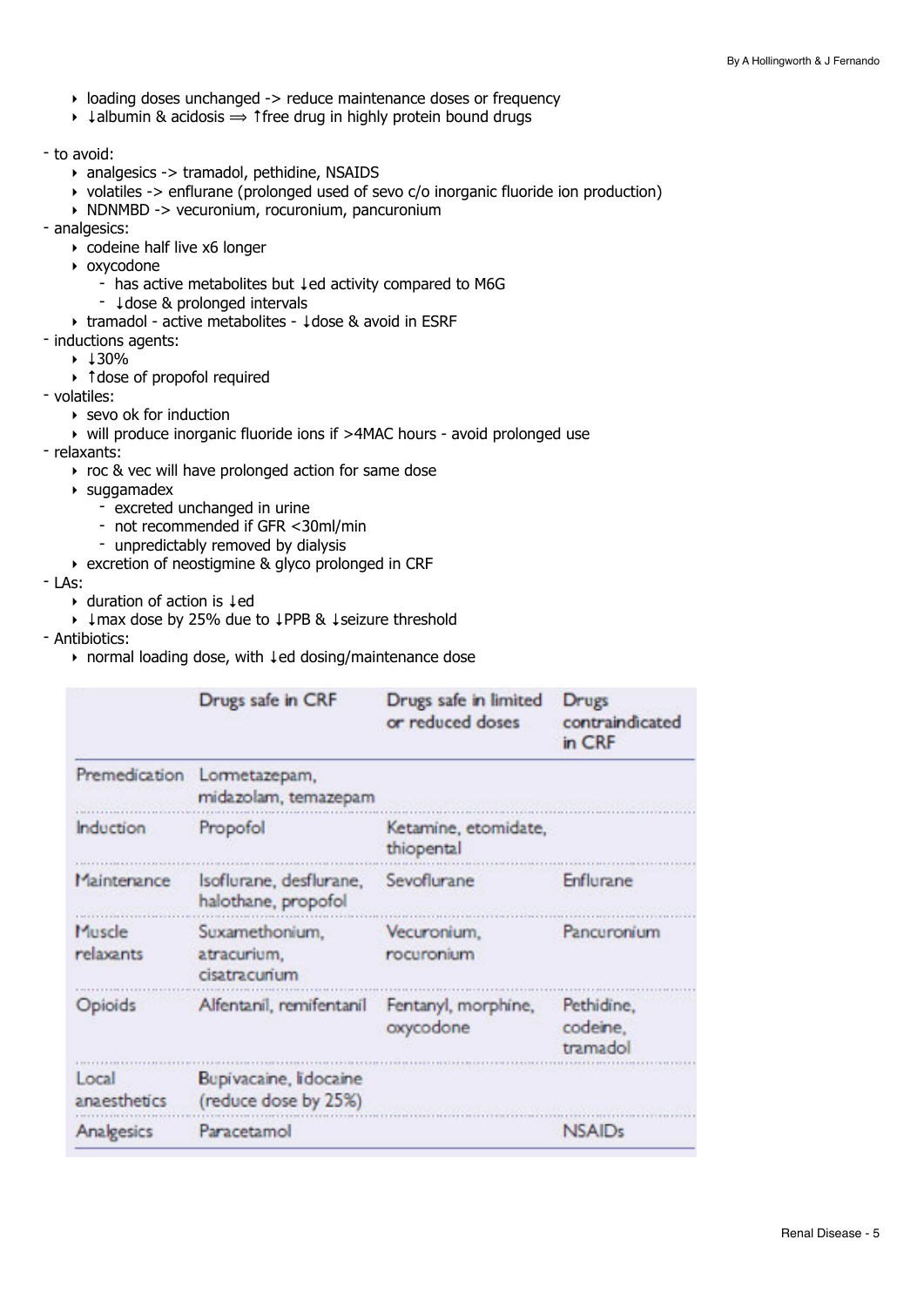# <span id="page-5-0"></span>Acute Renal Failure

## Preoperative

- risk factors:

- 1. pre-existing problems (renal compromise, DM, advanced age)
- 2. perioperative (sepsis, hypovolaemia)
- 3. drugs (NSAIDS, ACE I, diuretics, lithium, chemo, contrast)
- 4. trauma (rhabo)
- 5. surgery (hepatorenal syndrome, vascular, renal)
- 6. abdominal compartment syndrome
- 7. urinary obstruction

### **HISTORY**

- think causes:
	- ‣ pre renal
		- ‣ intra renal
		- ‣ post renal
- ask about RF's as above
- symptoms of overload
- symptoms of hypovolaemia

### **EXAMINATION**

- fluid review
- hourly urine output

### **INVESTIGATIONS**

- urinary electrolytes can help differentiate:
	- $\rightarrow$  hypoperfusion = Na+ <20mmol/L, urine osmolality >500mosmol/kg
	- ‣ ATN = Na+ >20mmol/L, urine osmolalrity <500mosmol/kg
	- $\mapsto$  meaningless if diuretics been given
- creatinine & urea (less specific)
	- ↳ also ↑in dehydration, GI bleed, sepsis, excessive diuretics
- K+
- CrCl (24 hour urine required)
- renal U/S (r/o obstruction)

#### **MANAGEMENT**

- maintain U/O > 0.5ml/kg/hr
- rehydrate
- invasive monitoring
- MAP >70 (>85 in hypertensive)
- inotropes as required
- if full & normotensive -> diuretics can be tried
	- $\mapsto$  furosemide 250mg over 1hr
- mannitol 0.5g/kg IV
- renal consult

## Intraoperative

- same as above

## Postoperative

- avoid nephrotoxics
- avoid dehydration
- close monitoring of U/O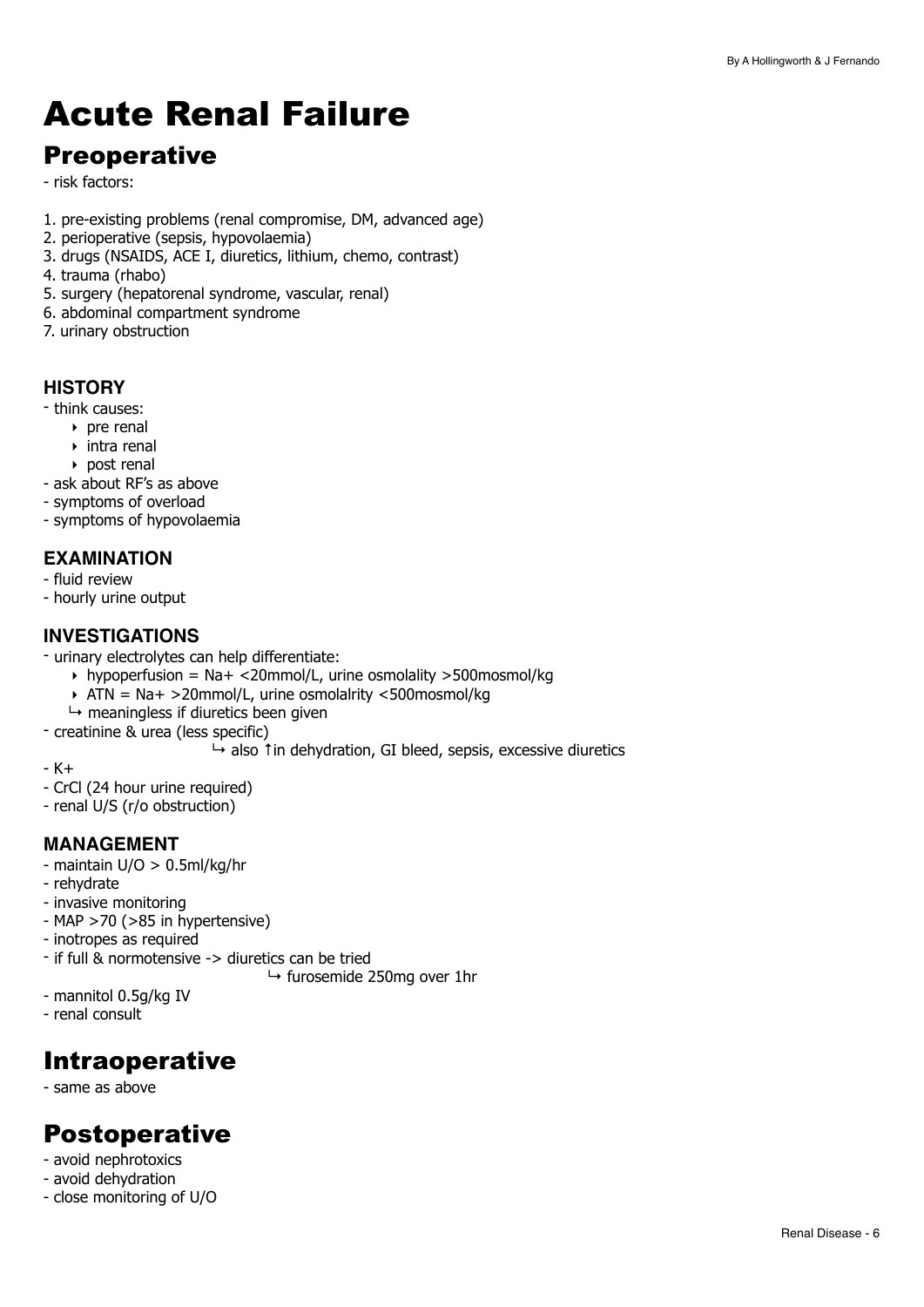- IAP measurement (may need laparosotomy if intra-abdo HTN)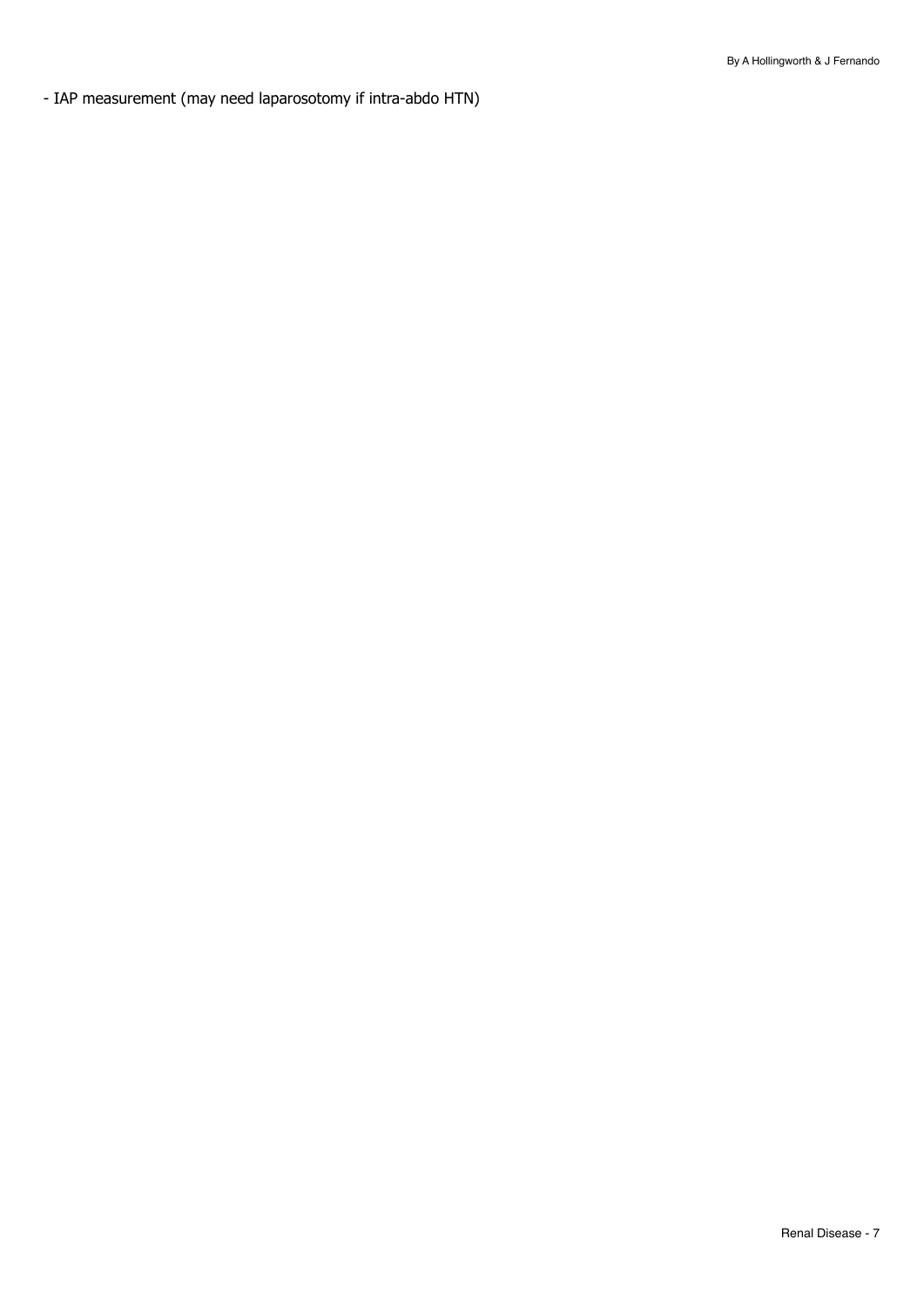# <span id="page-7-0"></span>By Surgery

## <span id="page-7-1"></span>Renal Transplantation

## Renal Transplant Criteria (NZ)

- > 80% survival @ two years from all causes
- $-$  age  $< 65$
- $-$  BMI  $<$  35
- solid organ cancer (> 2 year disease free or longer)
- no hepatitis B or C
- rigorous IHD assessment and optimization

## **Preoperative**

## **HISTORY**

- when
- indication
- immunosuppression drugs
- chart review
- co-morbidities:

### **EXAMINATION**

- fluid status
- site of donor kidney

#### **INVESTIGATIONS**

- U+E: Cr may be normal but renal function isn't (only 50% of nephrons work)

#### **MANAGEMENT**

- close liaison with renal team about perioperative plan
- optimise prior to surgery

## Intraoperative

- strict asepsis
- avoid hypovolaemia and hypotension
- avoid nephrotoxic agents
- careful positioning during operation c/o damage to transplant
- steroid (methylprednisone) prior to reperfusion
- Aim CVP 10-12 may need 60-100ml/kg of fluid
- evidence for dopamine, mannitol & frusemide is sparse

## Postoperative

- aggressive monitoring
- $-$  fluid = 30ml + losses  $+$ UO/hr
- UO >0.5ml/kg/hr
	- $\rightarrow$  early onset urine output = directly correlated with graft survival
- MDT input

### **COMPLICATIONS Early**

- infection